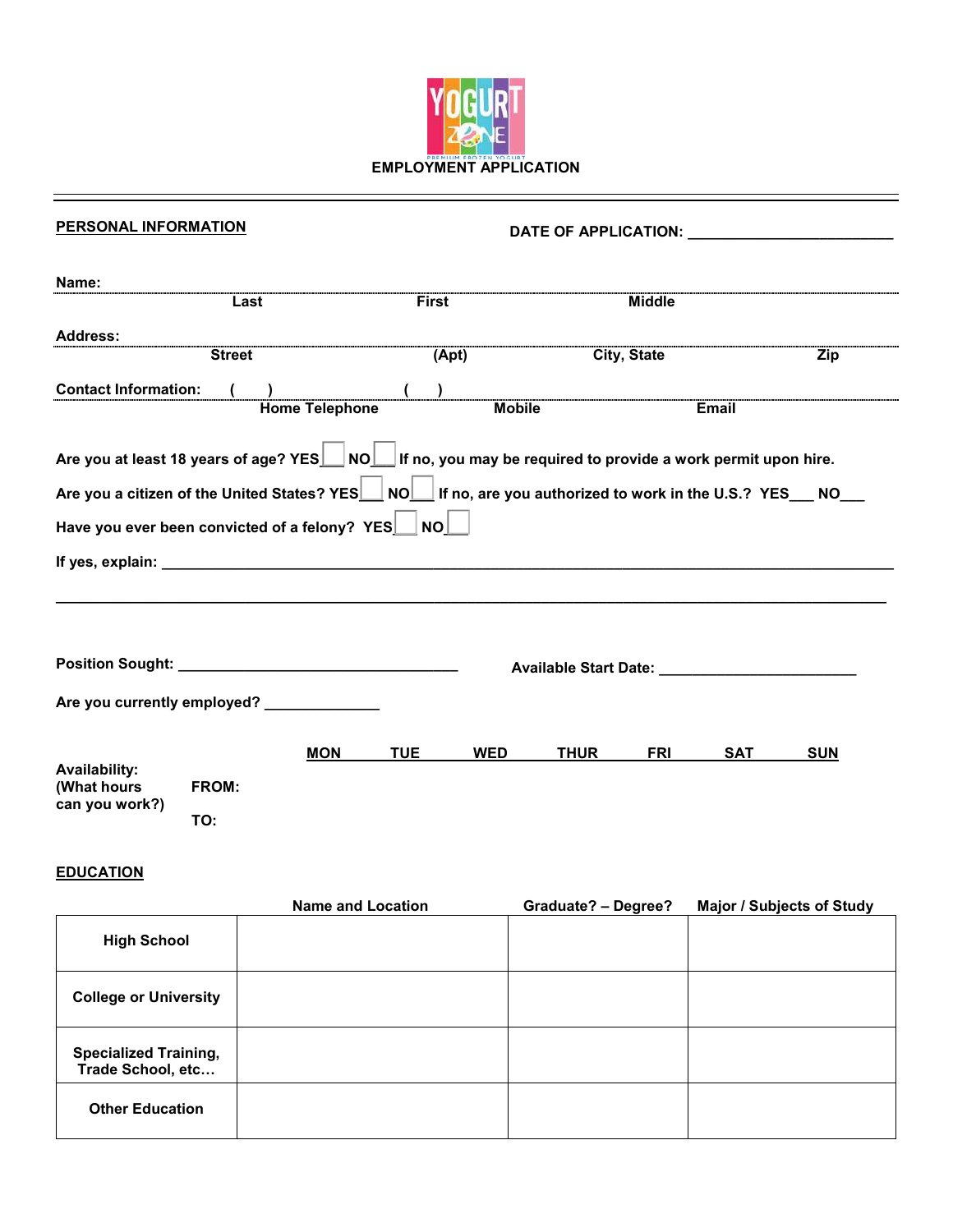**Please list your areas of highest proficiency, special skills or other items that may contribute to your abilities in performing the above mentioned position:**

**\_\_\_\_\_\_\_\_\_\_\_\_\_\_\_\_\_\_\_\_\_\_\_\_\_\_\_\_\_\_\_\_\_\_\_\_\_\_\_\_\_\_\_\_\_\_\_\_\_\_\_\_\_\_\_\_\_\_\_\_\_\_\_\_\_\_\_\_\_\_\_\_\_\_\_\_\_\_\_\_\_\_\_\_\_\_\_\_\_\_\_\_\_\_\_\_\_**

**\_\_\_\_\_\_\_\_\_\_\_\_\_\_\_\_\_\_\_\_\_\_\_\_\_\_\_\_\_\_\_\_\_\_\_\_\_\_\_\_\_\_\_\_\_\_\_\_\_\_\_\_\_\_\_\_\_\_\_\_\_\_\_\_\_\_\_\_\_\_\_\_\_\_\_\_\_\_\_\_\_\_\_\_\_\_\_\_\_\_\_\_\_\_\_\_\_**

### **PREVIOUS EMPLOYMENT**

## **Please list beginning with most recent**

| <b>Dates Employed</b> | <b>Company Name</b>                                | <b>Location/Phone No.</b>         | <b>Role/Title</b>             |
|-----------------------|----------------------------------------------------|-----------------------------------|-------------------------------|
|                       | Job notes, tasks performed and reason for leaving: |                                   |                               |
|                       |                                                    |                                   |                               |
| <b>Dates Employed</b> | <b>Company Name</b>                                | <b>Location/Phone No.</b>         | <b>Role/Title</b>             |
|                       | Job notes, tasks performed and reason for leaving: |                                   |                               |
|                       |                                                    |                                   |                               |
| <b>Dates Employed</b> | <b>Company Name</b>                                | Location/Phone No.                | <b>Role/Title</b>             |
|                       | Job notes, tasks performed and reason for leaving: |                                   |                               |
|                       |                                                    |                                   |                               |
| <b>REFERENCES</b>     |                                                    |                                   |                               |
|                       |                                                    | Relationship:____________________ | Phone:_______________________ |
|                       |                                                    | Relationship:____________________ |                               |
|                       |                                                    |                                   |                               |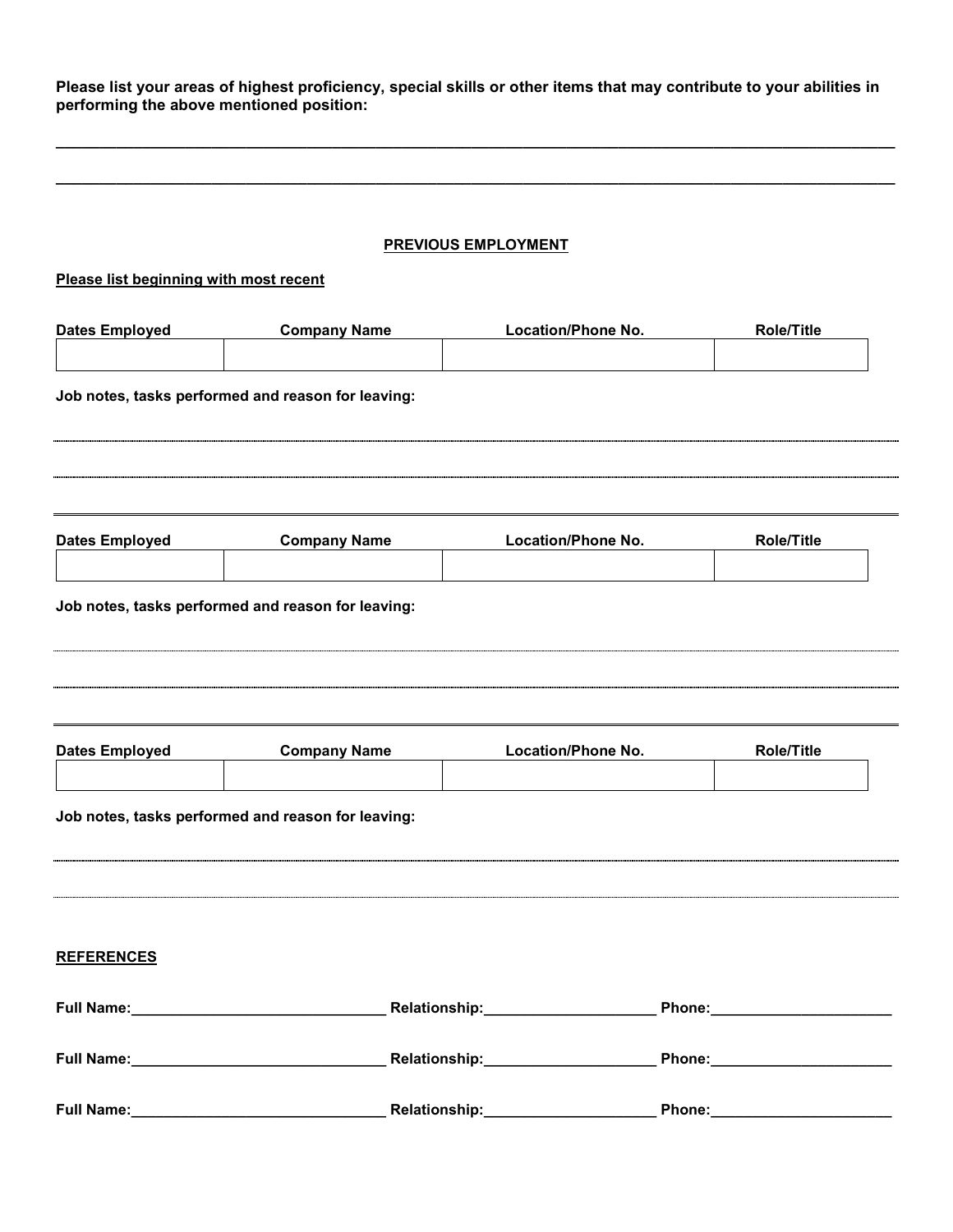#### **MILITARY SERVICE**

| <b>Branch:</b><br><u> 1980 - Jan Stein Harry Harry Harry Harry Harry Harry Harry Harry Harry Harry Harry Harry Harry Harry Harry</u> | From: the contract of the contract of the contract of the contract of the contract of the contract of the contract of the contract of the contract of the contract of the contract of the contract of the contract of the cont | To: the contract of the contract of the contract of the contract of the contract of the contract of the contract of the contract of the contract of the contract of the contract of the contract of the contract of the contra |
|--------------------------------------------------------------------------------------------------------------------------------------|--------------------------------------------------------------------------------------------------------------------------------------------------------------------------------------------------------------------------------|--------------------------------------------------------------------------------------------------------------------------------------------------------------------------------------------------------------------------------|
| Rank at Discharge: Manager and Manager and Manager and Manager and Manager and Manager and Manager and Manager                       |                                                                                                                                                                                                                                | Type of Discharge: __________________________________                                                                                                                                                                          |
|                                                                                                                                      |                                                                                                                                                                                                                                |                                                                                                                                                                                                                                |
|                                                                                                                                      |                                                                                                                                                                                                                                |                                                                                                                                                                                                                                |

#### **DISCLAIMER**

**The Secretary of Health and Human Services has determined that certain diseases, including hepatitis A,**

**salmonella, shigella, staphylococcus, streptococcus, giardia, E.Coli, and campylobacter may prevent you**

**from serving food or handling food equipment in a sanitary or healthy fashion. An essential function of this**

**\_\_\_\_\_\_\_\_\_\_\_\_\_\_\_\_\_\_\_\_\_\_\_\_\_\_\_\_\_\_\_\_\_\_\_\_\_\_\_\_\_\_\_\_\_\_\_\_\_\_\_\_\_\_\_\_\_\_\_\_\_\_\_\_\_\_\_\_\_\_\_\_\_\_\_\_\_\_\_\_\_\_\_\_\_\_\_\_\_\_\_\_\_\_**

**\_\_\_\_\_\_\_\_\_\_\_\_\_\_\_\_\_\_\_\_\_\_\_\_\_\_\_\_\_\_\_\_\_\_\_\_\_\_\_\_\_\_\_\_\_\_\_\_\_\_\_\_\_\_\_\_\_\_\_\_\_\_\_\_\_\_\_\_\_\_\_\_\_\_\_\_\_\_\_\_\_\_\_\_\_\_\_\_\_\_\_\_\_\_**

**job involves handling and serving food, food service equipment and utensils in a sanitary and healthy**

**fashion. Is there any reason why you cannot perform the essential functions of this job?**

**Yes / No If yes, explain :**

#### **SIGNATURE**

**I certify that my answers are true and complete to the best of my knowledge. If this application leads to employment, I understand that false or misleading information in my application or interview may result in my immediate release.**

**I authorize the references listed on this application to provide any and all information concerning my previous employment and pertinent information they may have, personal or otherwise, and release all parties from all liabilities for any damages that may result from furnishing same.**

**I will agree to a drug test, if permitted by law, to be paid for by the company. If employed by the company, I understand that I will be an employee "at will" and that my employment with Yogurt Zone may be terminated at any time by me or Yogurt Zone for any reason whatsoever.**

**I understand that this is only an application for employment and neither an offer nor a contract of employment and no part of this application shall be construed as an offer of employment or an employment contract.**

| <b>Applicant's Signature:</b> | Date |  |
|-------------------------------|------|--|
|                               |      |  |

**If under age 18, Parent or Guardian Signature: \_\_\_\_\_\_\_\_\_\_\_\_\_\_\_\_\_\_\_\_\_\_\_\_\_\_\_\_\_\_ Date: \_\_\_\_\_\_\_\_\_\_\_\_\_\_\_\_\_\_\_\_\_\_\_**

*YOGURT ZONE is an Equal Opportunity Employer. Federal, State and Local laws prohibit discrimination on account of race, color, religion, sex, age, national origin, disability, or veteran status. It is YOGURT ZONE'S policy to comply fully with these laws, as applicable, and information requested on this application will not be used for any purpose prohibited by law.*